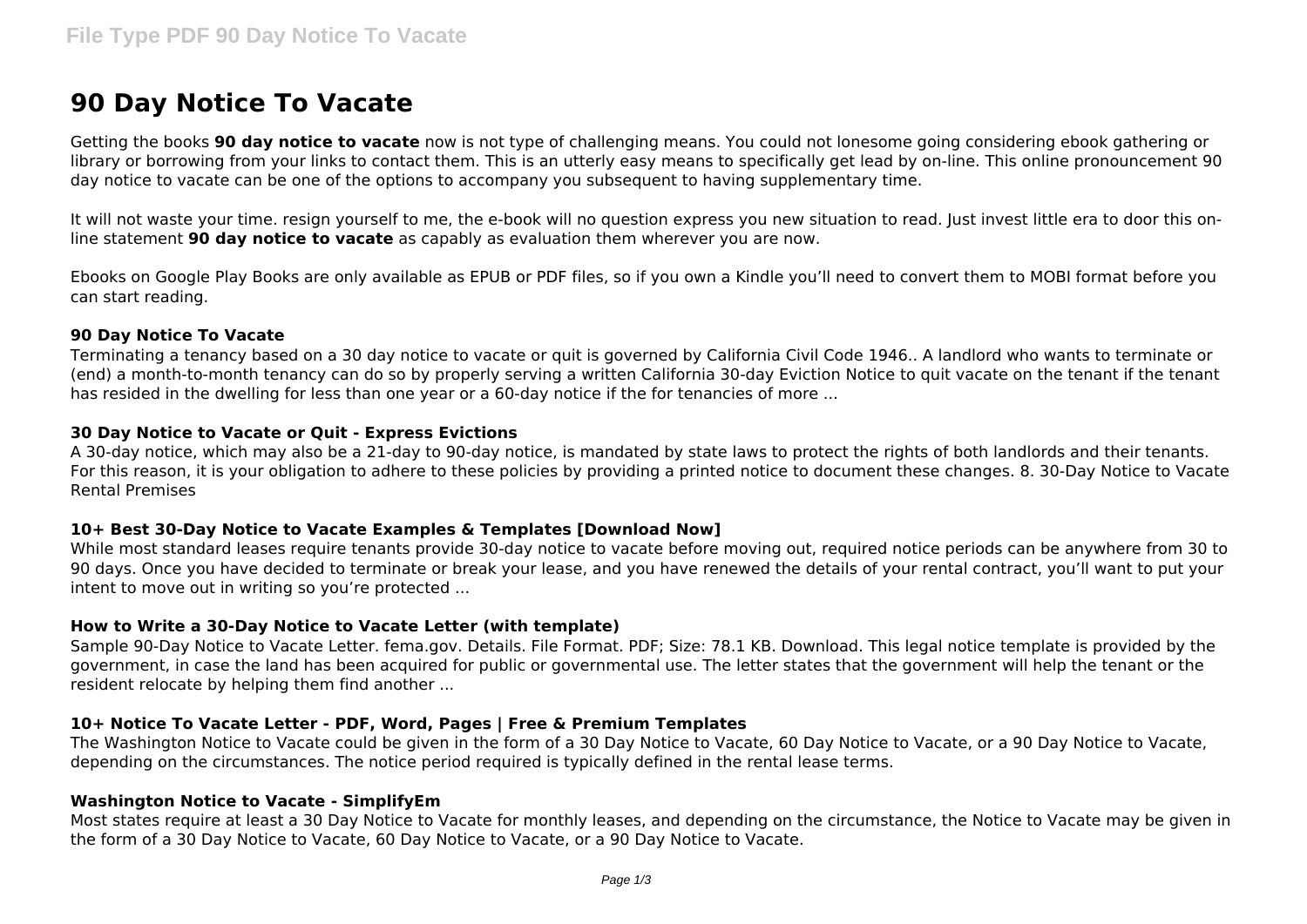#### **Landlord Notice to Vacate - SimplifyEm**

28 days to challenge a 90-day end-of-fixed-term notice to vacate for a fixed term rental agreement of 6 months or more [section 91ZZI]. If the notice to vacate has been given by a mortgagee, you should attend the possession order hearing at VCAT. At the hearing VCAT will make sure the notice to vacate is valid.

#### **Notice to vacate - Tenants Victoria**

90-Day Notice to Vacate (Foreclosure of Rental Unit) If a rental property is foreclosed upon, and the tenancy will not be continued, the landlord/owner must provide the tenant with 90 days' [9] written notice to proceed with an eviction action.

### **Illinois Eviction Notice Forms | Notice to Vacate | 2022 Official**

How to Send a Notice to Vacate. You should send a notice to vacate letter to your landlord so the property owner understands your plans to vacate the premises soon.. Tenants typically send this letter 30, 60, or 90 days before the intended move-out date, depending on the requirements of the lease. When writing a letter to vacate premises, include the date you (the tenant) will leave the ...

## **Free Notice To Vacate Template & How To Write It | Legal Templates**

The landlord must give at least 30 days' notice, the tenant must give at least 15 days' notice. § 43-32-13 Tennessee: 30 days § 66-28-512 Texas: 30 days § 91.001 Utah: 15 days § 78B-6-802 Vermont: 60-day notice for tenancy 2 years and under and 90-day notice for tenancies of more than 2 years. § 4467 Virginia: 30 days § 55.1-1253(A ...

#### **Lease Termination Letter (30-Day Notice to Vacate) - eForms**

A notice to vacate is a formal statement that the rental provider wants to end the rental agreement. A rental provider can only give a notice to vacate for certain reasons. If a renter does not leave by the termination date in the notice to vacate, the rental provider can apply to VCAT for an eviction or possession order. On this page:

### **Notice to vacate in rental properties - Consumer Affairs Victoria**

Eviction notices were recently posted on the doors of all 24 units of the building located at 25 Hampshire St., stating that everyone needed to get out by Aug. 15, starting a 90-day timer.

### **Westgate Arms tenants given 7 months to vacate, not 90 days**

Getting notice to vacate can come as a nasty surprise but if you know your rights and responsibilities there can be a happy outcome. ... 90 days: It is the end of a fixed-term tenancy agreement of more than five years (known as a long-term lease). The termination date on this notice has to be the same as the end date of the fixed-term tenancy ...

### **Tenant Notice to Vacate - What Do You Do? - realestate.com.au**

60 or 90 days: No state requirement: No state requirement: Virginia: 30 days: 3 months: 3 months: Washington: ... For example, if a landlord wants the tenant to vacate on September 1st, they would need to give a 30-day notice at least 30 days before September 1st. ... If the landlord does not give their 30-day notice until August 5th, then the ...

### **Lease Termination Letter + Notice to Vacate [2022]: All Templates**

Termination: 30 days within the first year (except Portland and Milwaukie, which require a 90 day notice); 90 days after that, only for cause. A